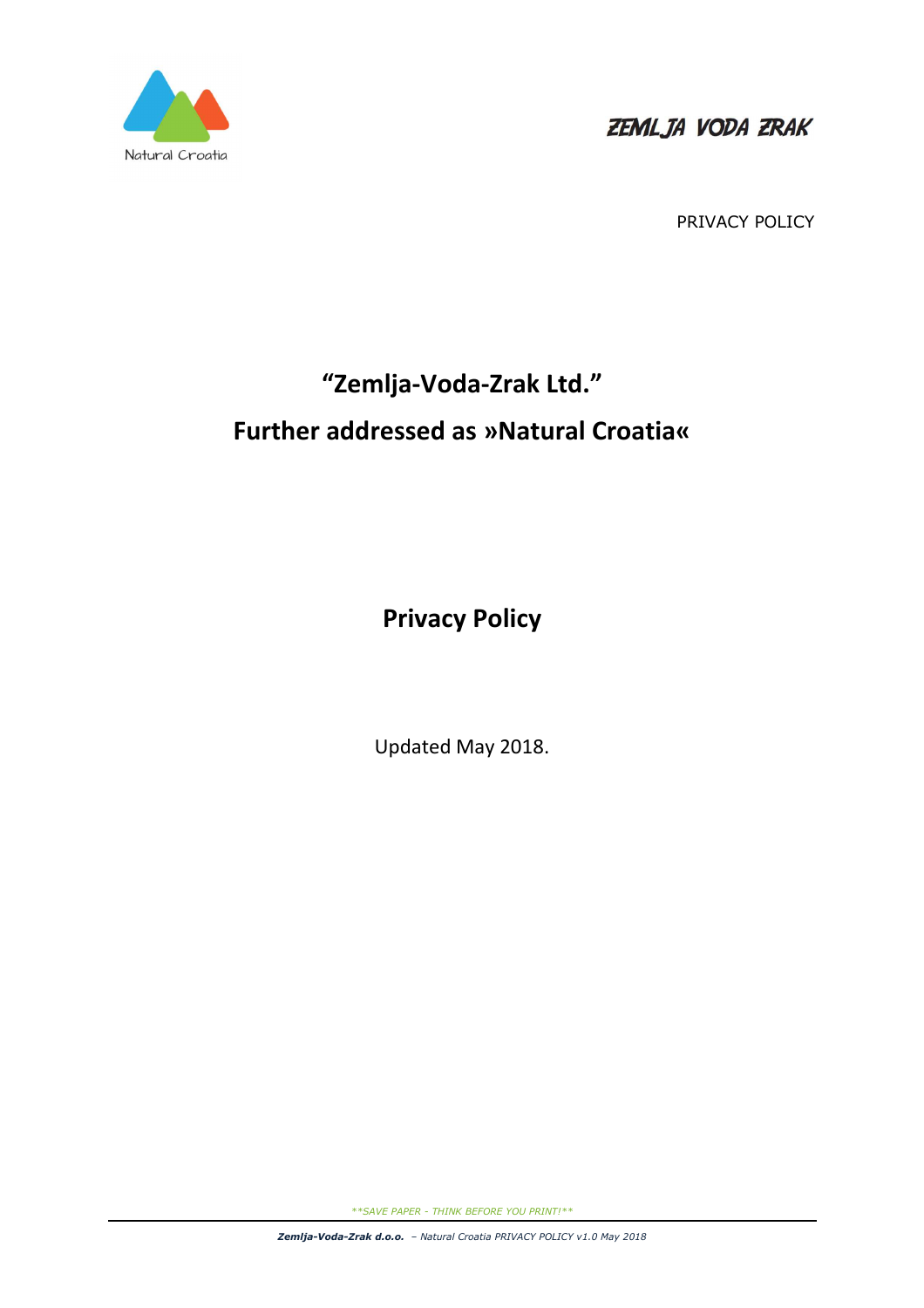

#### PRIVACY POLICY

## Contents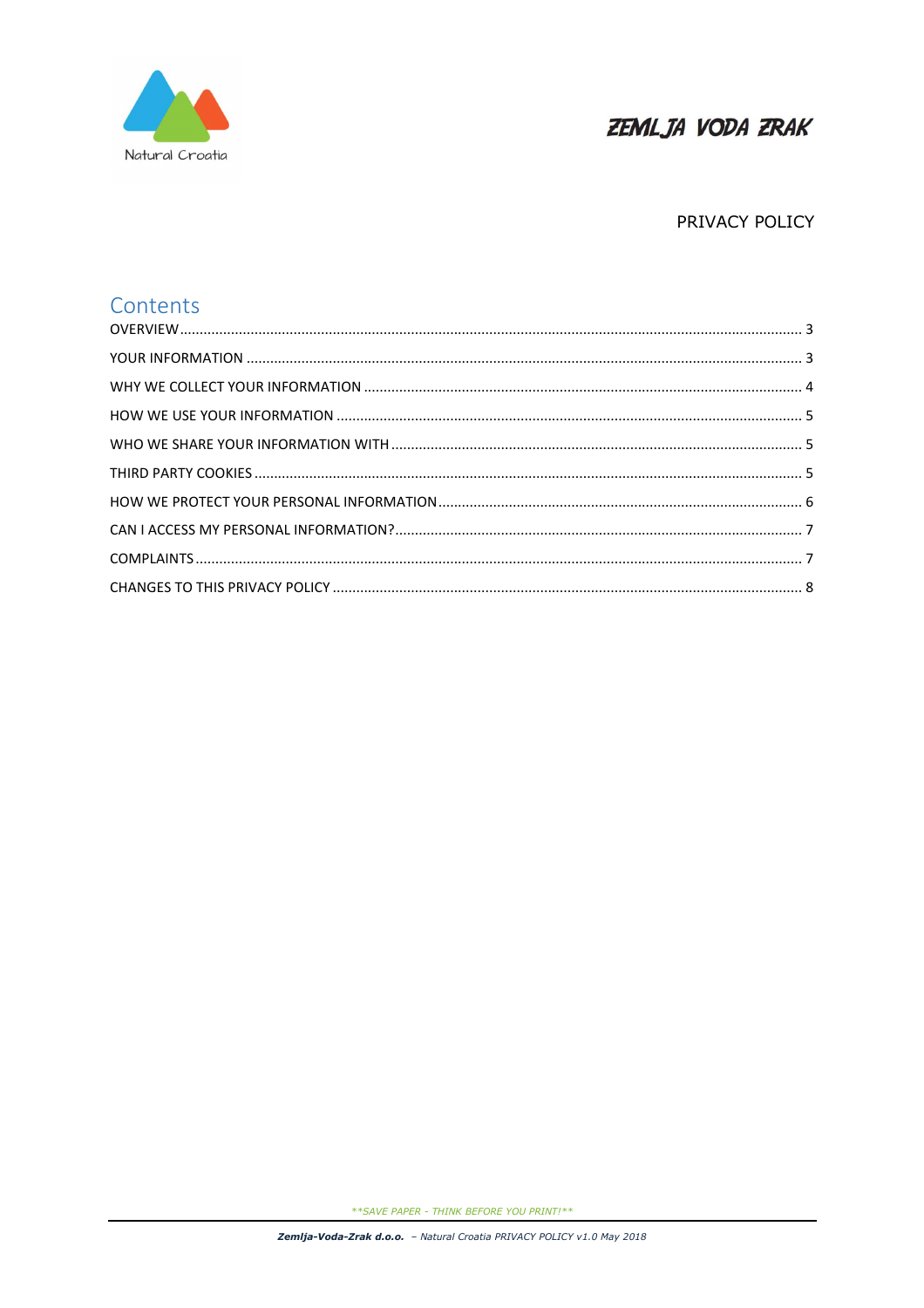

#### PRIVACY POLICY

## **OVERVIEW**

Natural Croatia is committed to protecting your personal information that you share with us. We want you to understand our Privacy Policy and what it means to you, our customer. Please take a moment to review this document. If you do not consent to our use of your information, please do not use any of our services. Any questions you have about our Privacy Policy please do not hesitate to email us at info@naturalcroatia.com

Natural Croatia's Privacy Policy clearly illustrates your personal information we hold, why we collect your information, who we share your information with along with third party cookies, how we protect your personal information and how you can access it.

In all your dealings with us you must ensure that others you represent are aware of the content of our Privacy Policy and consent to your acting on their behalf.

## YOUR INFORMATION

Natural Croatia collects your personal information via a number of channels. These channels include newsletter sign up, online general enquiries and bookings. Outlined below is a breakdown of the information we collect from the different channels.

Email Newsletter: When you sign up to our email newsletters on our website, or at a travel show, we ask for your personal information such as your name and email address. If you choose to sign up your information will be held on our protected marketing automation platform. If you would like to unsubscribe you can do so at any point by clicking the "*unsubscribe from this list*" link on any of our emails or by contacting our office. We will not share this data with any third parties.

Online General Enquiry: When you submit your enquiry online, we ask for information such as your name and email address. You are also given the option to join our mailing list through ticking relevant boxes. If you choose to do so, your information will be held on our protected Customer Relationship Management System for ten (10) years. By entering your details in the fields requested, you enable us to provide you with the services you select. We will not subscribe you to our email newsletters unless you specifically opt-in. We will not share this data with any third parties.

Travel Show Enquiry: When you submit your enquiry at a travel show, we ask for information such as your name, email address, number of passengers, private or group travel preference, travel type preference and specific interests. We will be keeping your details for three (3) months whilst we follow up your interests. You are also given the option to join our mailing list through ticking relevant boxes. If you choose to do so your information will be held on our protected Customer Relationship Management System for ten (10) years. By entering your details in the fields requested, you enable us to provide you with the services you select. We will not subscribe you to our email newsletters unless you specifically opt-in. We will not share this data with any third parties.

Bookings: When you book a holiday with Natural Croatia there is a certain amount of information we require to fulfil your adventure. This can include: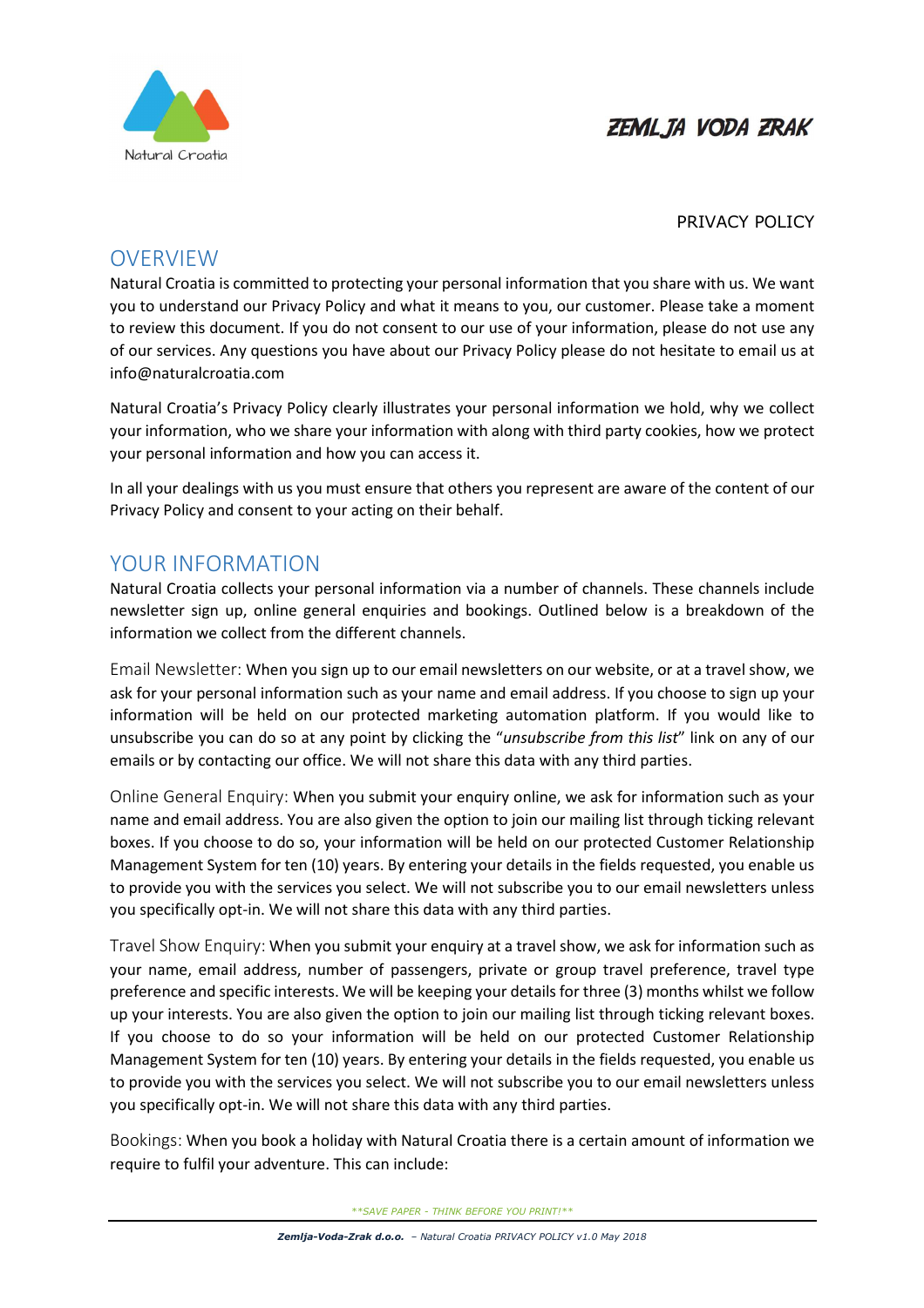

#### PRIVACY POLICY

- Your title
- Full name (as printed in passport)
- Your postal address
- Your nationality
- Your passport number
- Passport date of issue (DD/MM/YYYY)
- Passport date of expiration (DD/MM/YYYY)
- Your date of birth (DD/MM/YYYY)
- Your email address
- Your mobile number (contact whilst on trip)
- Your occupation
- Your daytime telephone number
- Any dietary requirements
- Any medical conditions and medicines used
- Your current fitness level and previous activity experience
- Insurance company name
- Insurance policy number
- Insurance emergency contact number
- Emergency contact details including name, telephone number, email and their relationship to you

We keep this information for one (1) year after which it is destroyed, in which case you would have to provide us with your personal information again.

Payment is done either via bank transfer or over the phone with no card details being recorded or stored.

## WHY WE COLLECT YOUR INFORMATION

This information is either to provide you with requested services such as email, newsletters, brochures, or to prepare and complete your holiday booking. We also collect information for those applying for employment. Once a position has been filled all remaining resumes are shredded.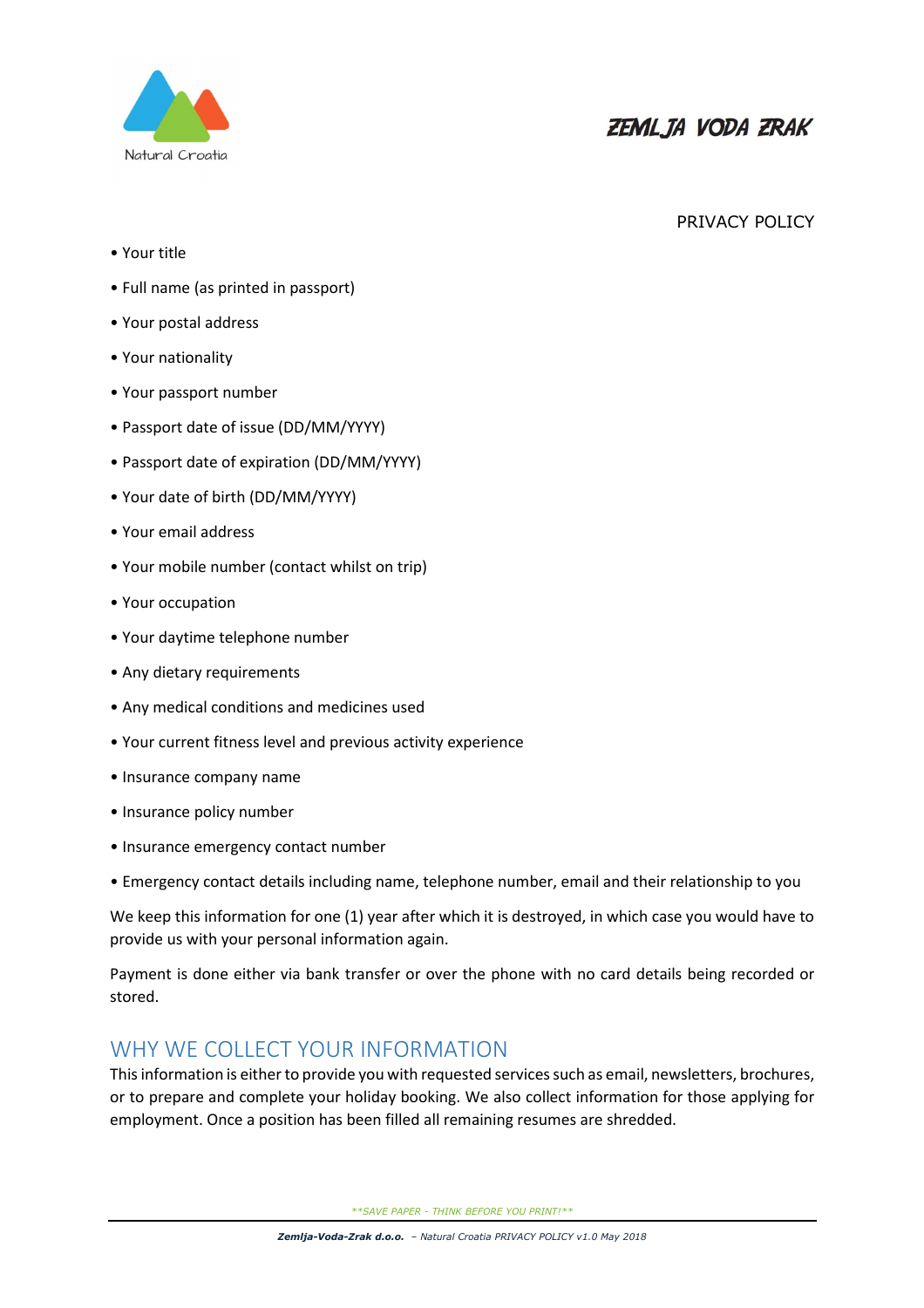

#### PRIVACY POLICY

## HOW WE USE YOUR INFORMATION

Natural Croatia uses your personal information for a number of reasons such as:

• Administrative purposes; this means that Natural Croatia may contact you for reasons related to the service you have requested e.g. extra information required for visas or pre-trip paperwork

- To provide the products and services requested
- To understand your needs as a customer and determine eligibility for a trip
- To provide service and support
- Ensure safety and security of clients
- Comply with laws, regulations etc.
- To analyse and improve the services offered e.g. post trip feedback

• To keep you updated with exciting news, general information and special offers via our email newsletter (which you can unsubscribe from at any time)

If you do not agree to how we use your information as stated above, we cannot engage/do business with you or accept your booking. If you have booked with Natural Croatia we will keep your information on record for seven (7) years after you return home, in case this information needs to be accessed in matters relating to your booking. This information will be deleted after seven (7) years.

## WHO WE SHARE YOUR INFORMATION WITH

If booking a holiday with Natural Croatia, sometimes we will need to share your personal information with our suppliers. This information is shared via e-mail securely sent to checked reliable person. The email includes the following information:

- Lead booking name
- Your full name
- Mobile number
- Travel insurance including company name, policy number and insurance emergency number
- Dietary requirements
- Any special arrangements

We request that our partners delete your information upon completion of your trip.

## THIRD PARTY COOKIES

In some cases we use "cookies" on our website. The following section details which third party cookies you might encounter through this site.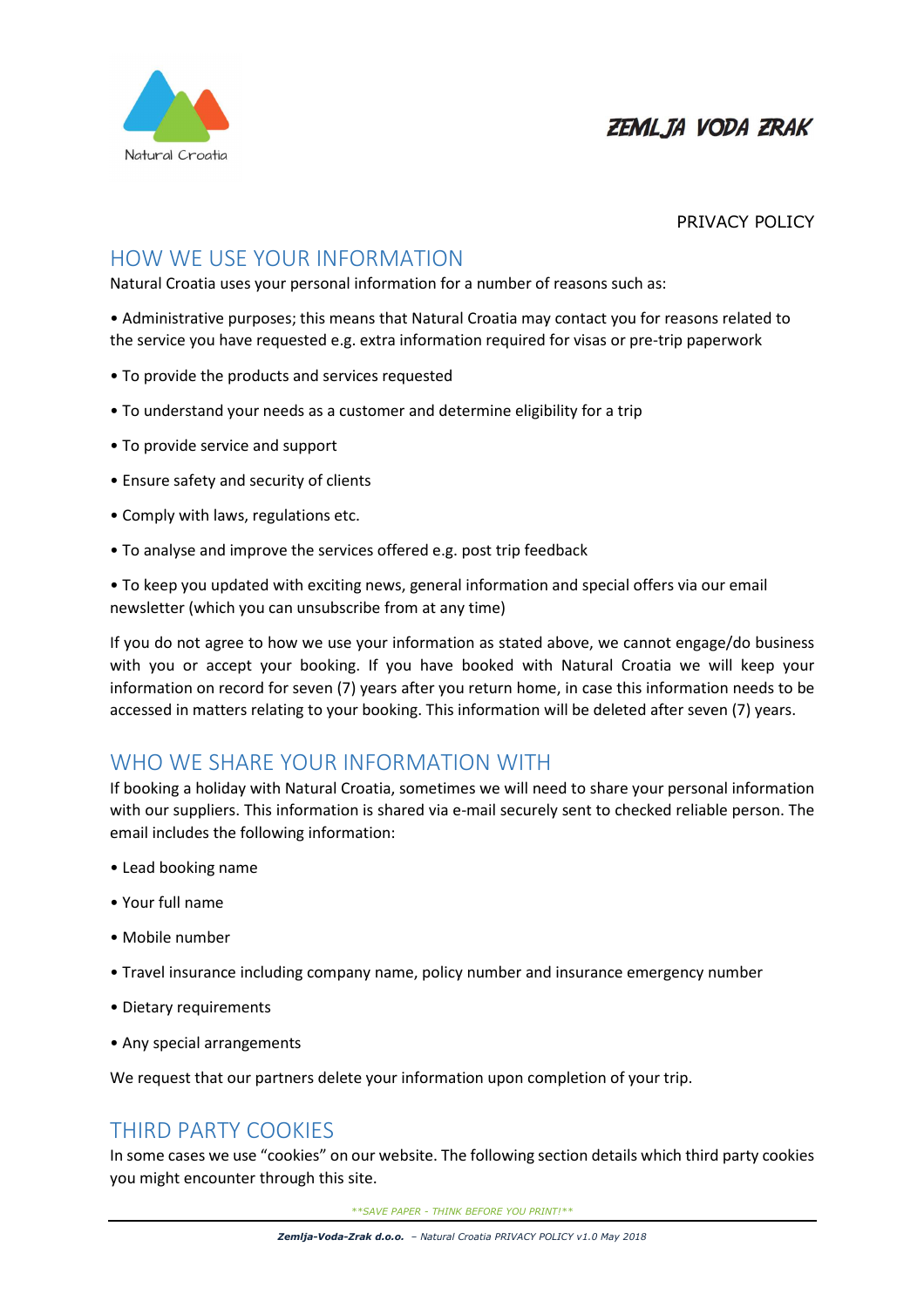

#### PRIVACY POLICY

This site uses Google Analytics, which is one of the most widespread and trusted analytics solutions on the web for helping us to better understand how you use the site and ways that we can improve your experience. These cookies may track things such as how long you spend on the site and the pages that you visited so we can continue to produce engaging content. For more information on Google Analytics cookies, see the official Google Analytics page.

Third party analytics are used to track and measure usage of this site so we can continue to produce engaging content. These cookies may track things such as how long you spend on the site or pages you visit which helps us to understand how we can improve the site for you. Cookies is used on our website to help us better understand you, our customer and how you navigate our website. The session cookies is stored in temporary memory and is not retained after the browser is closed. Session cookies does not collect any information from your computer. They will typically store information in the form of a session identification that does not personally identify the user.

We also use social media buttons and/or plugins on this site that allow you to connect with your social network in various ways. For these to work the following social media sites including Facebook, Twitter, Instagram, Pinterest and LinkedIn, will set cookies through our site which may be used to enhance your profile on their site or contribute to the data they hold for various purposes outlined in their respective privacy policies.

Third party cookies may be created and/or used on this site by the following services

- Facebook
- Instagram
- Google Analytics

## HOW WE PROTECT YOUR PERSONAL INFORMATION

The security and integrity of your personal information is important to us. All information is stored on a protected disks which are only accessed by Natural Croatia's Directors and employees to prevent unauthorised access. Passwords, encryption devices and firewalls protect these databases. Please note that no data transmission over the internet can be guaranteed to be 100% secure. While we take all steps to ensure the safety of your data, we cannot ensure the security of information you transmit to us over the internet.

Access to your personal and private information is limited to authorised employees of Natural Croatia and any of the third party suppliers who require your information to provide the travel or other services you have requested (such as transportation services, hotels, activity providers and our tour guides who deliver the services you purchase through Natural Croatia). We keep our employee and our third party suppliers informed about our policies and procedures and require strict compliance with this policy in order to ensure your information remains protected. Unauthorised access and/or disclosure of client information are strictly prohibited.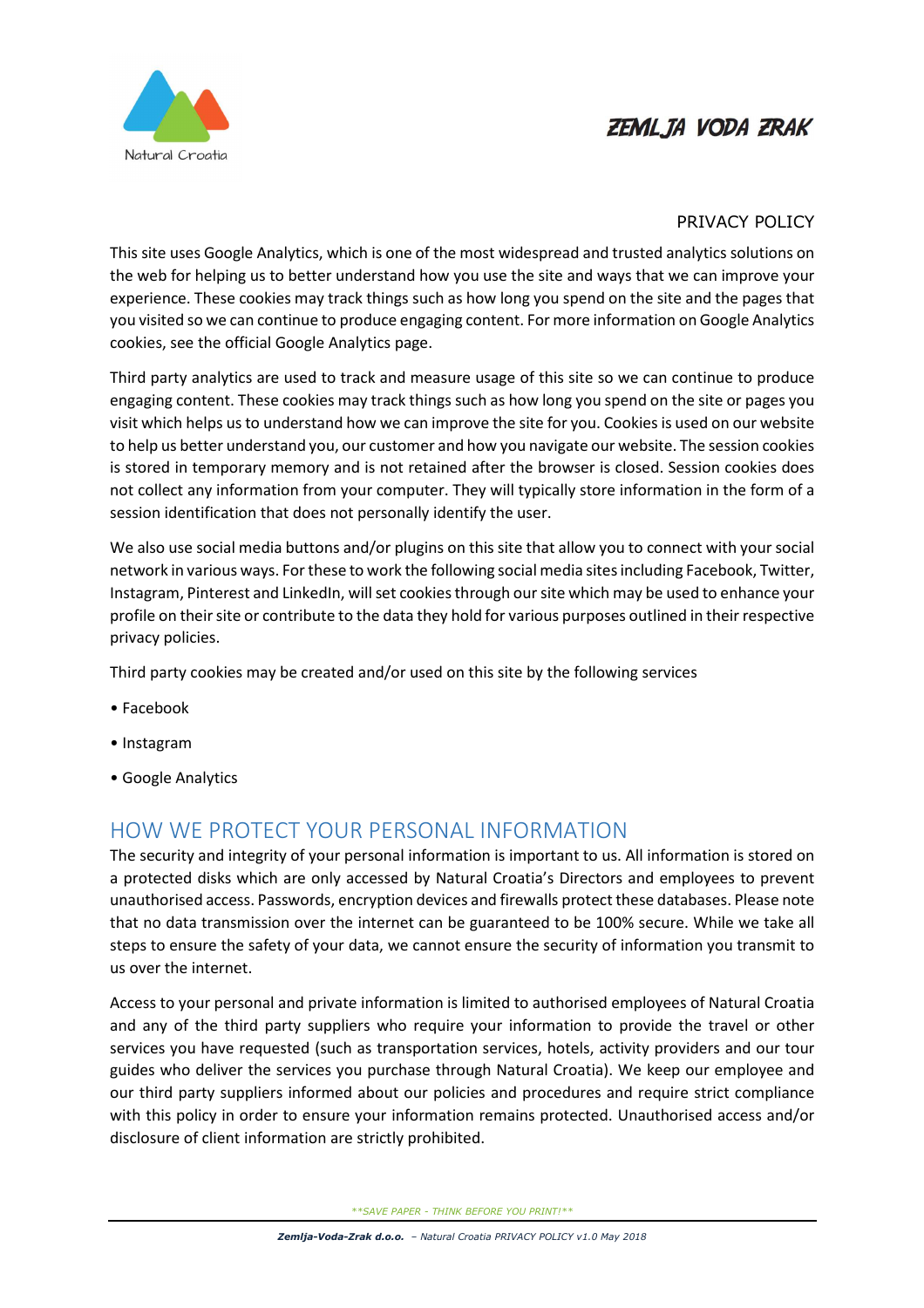

#### PRIVACY POLICY

## CAN I ACCESS MY PERSONAL INFORMATION?

You have the rights to review or verify the personal information you have provided to us, determine to whom your personal information was disclosed and amend or delete any information. To do so, please contact us in writing at the following address, specifying in detail your request (whether to access, amend or delete):

Attention: Data Privacy Officer

Zemlja-Voda-Zrak d.o.o. travel agency

Remete 44d

10 000 ZAGREB

CROATIA

or

Email: info@naturalcroatia.com

Subject to legal restrictions, you can withdraw your consent to our use of your information at any time and with reasonable notice. If you refuse or withdraw your consent for any purpose that is required by us to fulfil our product or service contract with you or the company, we will not be able to provide you, or continue to provide you, with the product or service. In which case, our cancellation terms would be effective.

Natural Croatia will only send you newsletters and other promotional and/or marketing materials if you have opted in to receive them. You can subscribe to receive such materials on our website or by emailing us at info@naturalcroatia.com.

If you are subscribed to our promotional emails, you can unsubscribe from these at any time using the "*unsubscribe from this list*" link in the bottom of each email.

## COMPLAINTS

If you have any complaints about Natural Croatia's collection, use, disclosure or dealing with your personal information or if you believe that Natural Croatia is in violation of or have any questions about Natural Croatia's compliance with applicable privacy legislation in relation to your personal information, please send a written letter or an email to Natural Croatia's Data Privacy Officer at info@naturalcroatia.com or to the postal address in the section above.

Natural Croatia takes all complaints regarding your privacy and personal information very seriously. Upon receipt, the privacy officer will review your complaint within 10 business days and will provide a written response to the return address indicated in the complaint. If the response is not satisfactory to you, we invite you to reply to the privacy officer, who will make every endeavour to resolve your concerns.